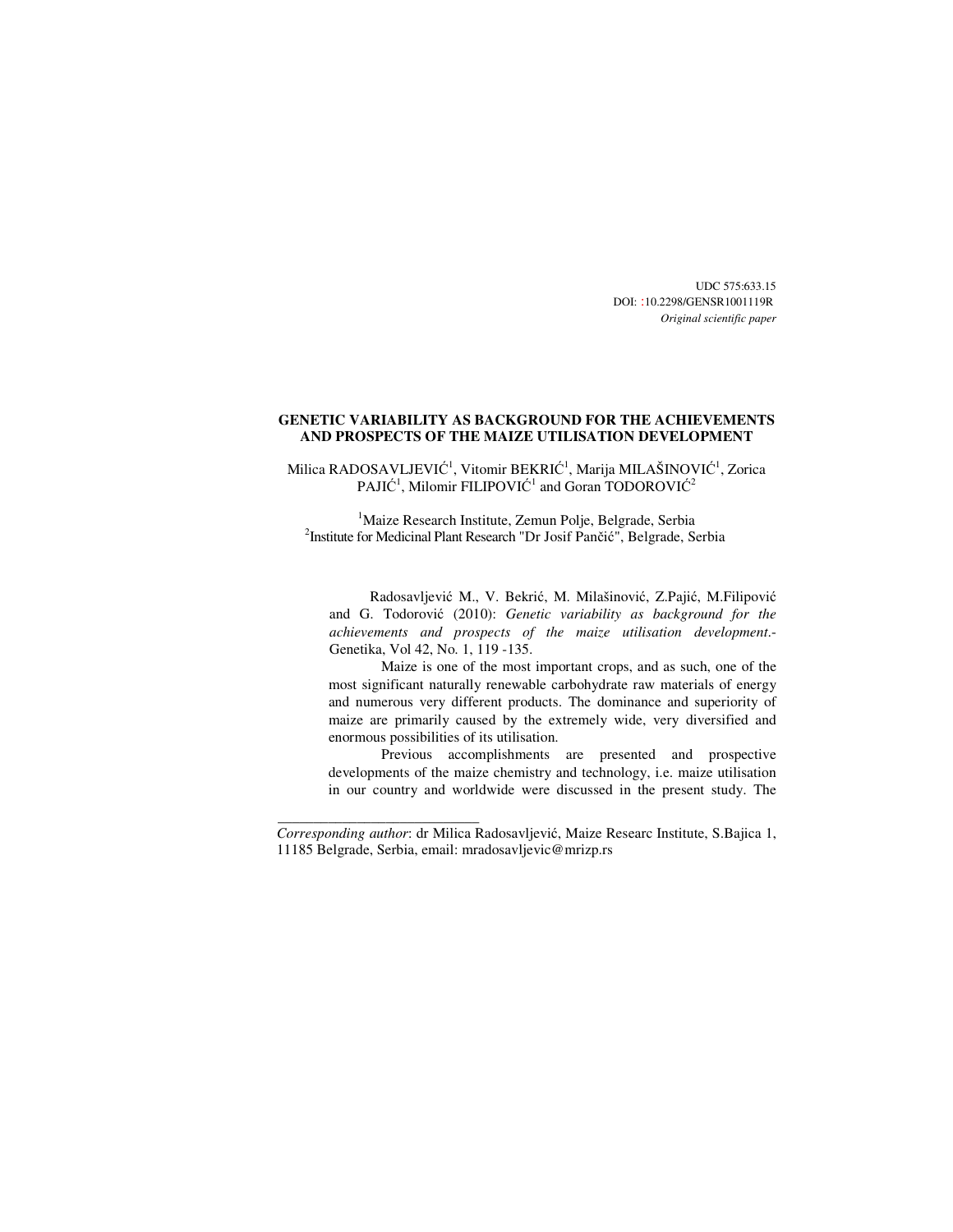objective of this study was to advert to this section of science that is full of real and great challenges. Changes in the maize production and utilisation are described. Some very important questions were asked, such as: what is it that makes maize such a valuable, naturally renewable raw material, how and why do we sow maize and harvest energy and products?

*Key words*: Maize, grain, utilisation, products

## INTRODUCTION

Maize is a very diverse and one of the most important natural, biodegradable and renewable raw materials. According to FAO data, maize was sown on 157 million hectares in 2007 (http://www.fao.org). The total maize production in the world in 2007 amounted to 766 million tonnes of grain. The global maize production in 2007 in comparison to the production in 1900 increased by 7.6 times. In the recent times, the average global yield per hectare has approached the level of five tonnes of grain, while the most developed agricultures have reached the levels of 7-8 tonnes per hectare. The greatest maize producer, the United States of America (USA) with a share of 40% in the total world production, in 2004, reached the national record of 10.06 tonnes of dry grain per hectare on the area of 30 million hectares. Also in Serbia, maize is a traditionally national field crop number one. During the last two decades, maize has been grown in our country on areas of approximately 1.2 million hectares. The obtained average annual production was approximately 5.7 million tonnes of grain.

The dominance and superiority of maize are primarily caused by the extremely wide, very diversified and enormous possibilities of its utilisation. Today, maize-based products touch human lives all over the planet: there are thousands of food products, personal hygiene and health care products, household products and all possible industrial goods and commodities. Beside the fact that maize has become an important part of our everyday life, health food, sustainable development, it has also become an unavoidable factor of the global economy (CORN ANNUAL, 2007). Therefore, studies on the possibility of maize utilisation in our country require full attention. The Maize Research Institute, Zemun Polje, is the sole scientific institution in our country whose overall work has been aimed at the improvement of maize utilisation for the last several decades. These studies were directed to the development of a new assortment of biologically valuable food and ecologically safe products. The application of contemporary processing technologies provided the production of new and unique highly valuable food: whole and micronised whole flour of red-, yellow- and white-seeded maize, bread, the concentrate for the bread production, corn bread and instant corn bread with biologically valuable components of red- and yellow-seeded maize (RADOSAVLJEVIĆ, 2005b and RADOSAVLJEVIĆ, 2008). Furthermore, the original technology of maize cob processing was developed (RADOSAVLJEVIĆ, 2005a). Different ligno-cellulose**-**granulates were obtain for the use in various branches of industry, agriculture and environmental protection. Coworkers of the Department of Technology Research has published abut 400 papers and brief communications, several studies, elaborates and books, and were awarded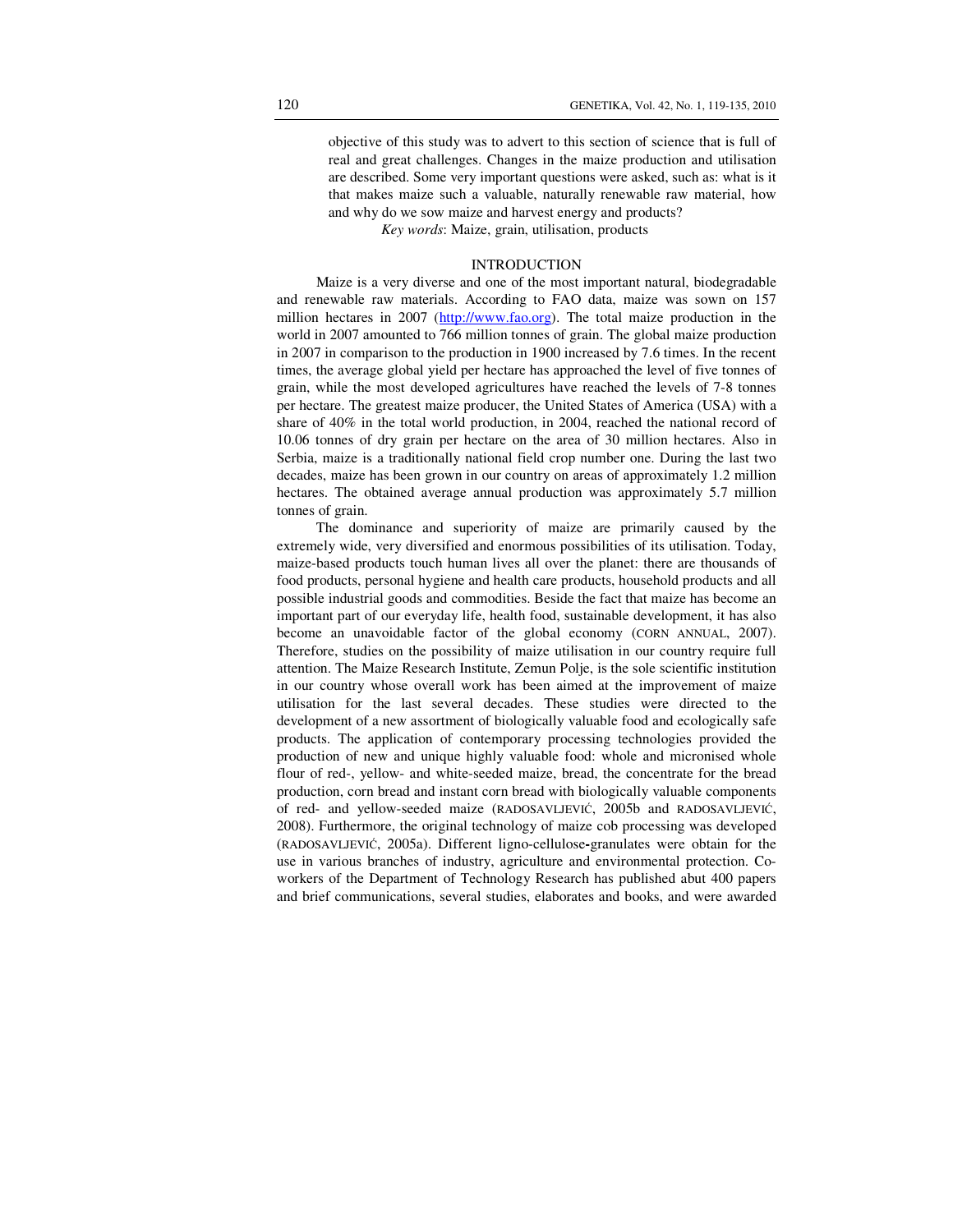numerous prizes and awards. The published papers present in details results obtained by a long-term scientific and research work on the improvement of maize utilisation (RADOSAVLJEVIĆ et al. 2005, RADOSAVLJEVIĆ, 2006, DRINIĆ and RADOSAVLJEVIĆ 2007, RADOSAVLJEVIĆ and MILAŠINOVIĆ, 2008b).

The objective of the present study was to show previous accomplishments and to discuss progress in the further development of maize utilisation in both, our country and the world.

## CHANGES IN MAIZE PRODUCTION AND UTILISATION

In 2007 in comparison to 2000, the harvested areas under maize in the world were greater by 14%, the production scope was increased by 26%, the utilisation in nutrition of domestic animals was increased by 16%, while industrial processing was greater by 55%. In relation to the production scope in 1900, the production was three-fold greater after 60 years, while it was 7.6-fold greater in 2007.

| Tube T Gibbai mage production and annisation (http://www.jub.org/ |           |           |           |  |  |  |  |
|-------------------------------------------------------------------|-----------|-----------|-----------|--|--|--|--|
|                                                                   | 1960-1961 | 1999-2000 | 2007-2008 |  |  |  |  |
| Harvested areas<br>$(1000 \text{ ha})$                            | 102,179   | 139,006   | 156,958   |  |  |  |  |
| Stock $(1000 t)$                                                  | 50,159    | 196,808   | 107,250   |  |  |  |  |
| Production (1000 t)                                               | 199,957   | 607,630   | 766,234   |  |  |  |  |
| Total supply (1000)<br>t)                                         | 268,557   | 838,458   | 965,910   |  |  |  |  |
| Export $(1000 t)$                                                 | 14,022    | 76.751    | 94,110    |  |  |  |  |
| Livestock feeding<br>(1000 t)                                     | 131,412   | 422,949   | 491,048   |  |  |  |  |
| Industrial<br>processing $(1000 t)$                               | 62,896    | 180,356   | 278,862   |  |  |  |  |
| Total consumption<br>(1000 t)                                     | 194,508   | 608,255   | 769,910   |  |  |  |  |
| Average yield (t/ha)                                              | 1.95      | 4.31      | 4.80      |  |  |  |  |

*Table 1 Global maize production and utilisation (http://www.fao.org)*

Many studies show that the maize production increase is mostly contributed by: the development of technology and seed production industry, the increase of efficiency of cropping practices, innovations in the development of a wide scope of food and technical maize-based products, especially innovations in the bioethanol production and the increase of its utilisation as an alternative motor fuel. The average global yield has been recently approaching the level of five tonnes of grain per hectare, while the most developed agricultures have already reached the levels of 7-8 tonnes per hectare. The greatest maize producer, the United States of America (USA) with a share of 40% in the total world production, in 2004, reached the national record of 10.06 tonnes of dry grain per hectare on the area of 30 million hectares.

The National Corn Growers Association (NCGA) (http://www.ncga.com)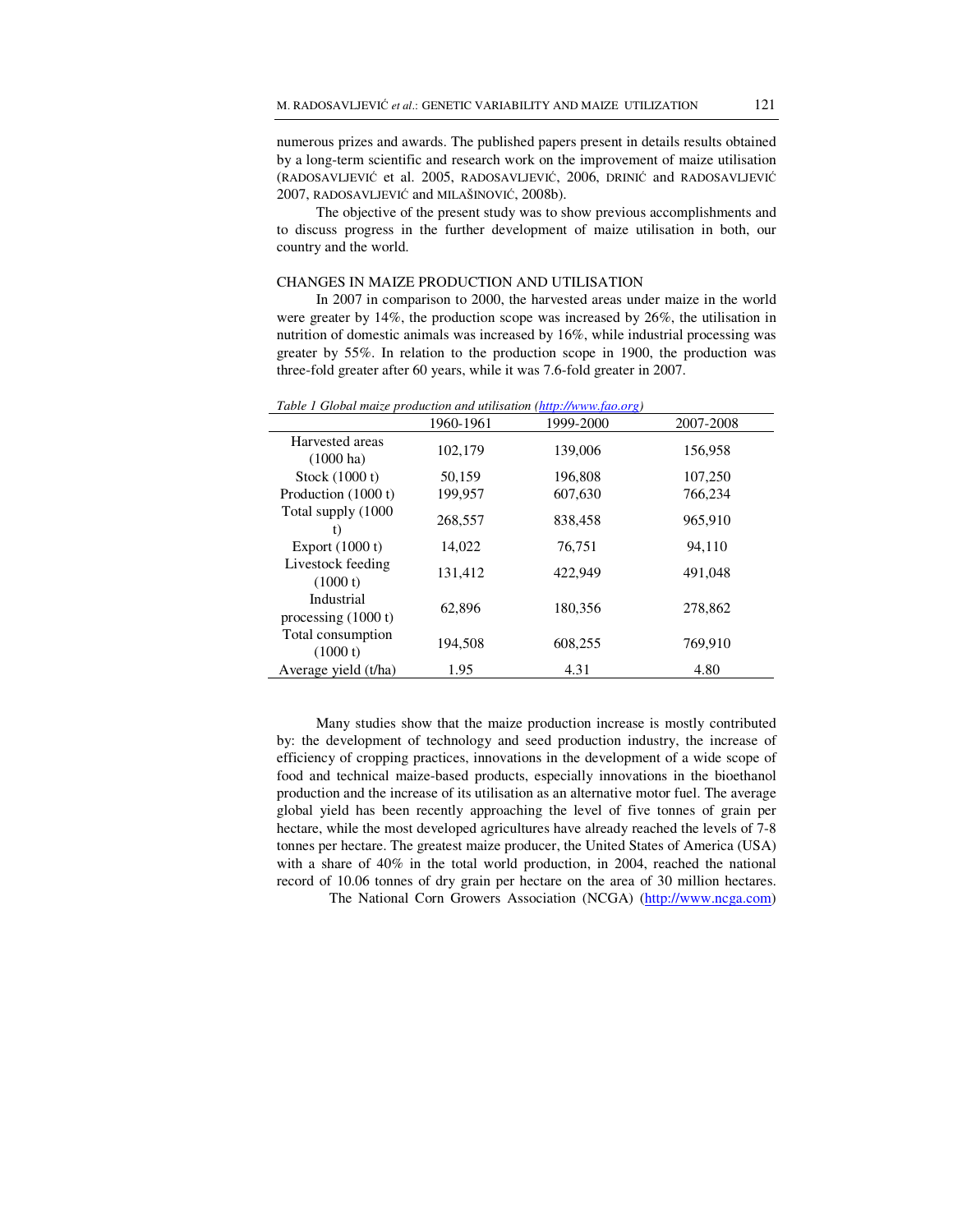has predicted the national average of 12 tonnes of dry grain per hectare in 2015-16. It was assumed that this increase would result from an increased genetic yielding potential of hybrids, improved cropping practices and biotechnological innovations.

The Republic of Serbia is one of more important maize producers not only in Europe but in the world, too. According to FAO data, Serbia ranked  $21<sup>st</sup>$  by sown areas and  $16<sup>th</sup>$  by the total maize grain production. Maize was grown on areas of approximately 1,340,000 hectares in Serbia in the 1985-2005 period, while the annual production amounted to 5,560,000 tonnes. In comparison to 1945, the maize production in 2005 was 2.5-fold greater, while the average yield was 2.8-fold higher (Statistical Yearbook of the Republic of Serbia, 2005). Table 2 shows the maize production and utilisation in Serbia during the last decade.

*Table 2 Maize production and utilisation in the Republic of Serbia http://webrzs.statserb.sr.gov.yu/axd/index.php )* 

| Year | Harvested | Total    | Yield | Consumption    | Import, t  | Export, t   |
|------|-----------|----------|-------|----------------|------------|-------------|
|      | areas, ha | yield, t | per   | in industry, t |            |             |
|      |           |          | ha,   |                |            |             |
|      |           |          | kg    |                |            |             |
| 1997 | 1270607   | 6626795  | 5215  | 450883         | 11228,527  | 119264.493  |
| 1998 | 1255433   | 4953408  | 3945  | 483152         | 152,197    | 462942.233  |
| 1999 | 1263020   | 6126428  | 4850  | 393611         | 0.837      | 254521.165  |
| 2000 | 1202944   | 2937537  | 2441  | 375189         | 4,090      | 195047.711  |
| 2001 | 1216607   | 5910485  | 4858  | 336842         | 210994.292 | 10465.893   |
| 2002 | 1196353   | 5586426  | 4669  | 365123         | 464.192    | 335572,044  |
| 2003 | 1199871   | 3817338  | 3181  | 347227         | 563.621    | 165552,726  |
| 2004 | 1199921   | 6569414  | 5474  | 296183         | 9454.468   | 190514.104  |
| 2005 | 1220174   | 7085666  | 5807  | 320422         | 1545,214   | 813139,135  |
| 2006 | 1169976   | 6016765  | 5142  | 420408         | 1545,225   | 1350512,266 |
| 2007 | 1201832   | 3904825  | 3249  | 415899         |            |             |

During the last decade, maize has been grown in our country on areas of approximately 1.2 million hectares. The obtained average annual production was approximately 5.4 million tonnes of grain.

# MAIZE AS A RAW MATERIAL - MAIZE GRAIN QUALITY

One of the most important questions that can be asked from the aspects of the maize production and utilisation is: what is it that makes maize so valuable naturally renewable raw material? And the answer is very simple. Everything starts with a small mature maize kernel. The kernel is composed of three basic parts: pericarp (coat), germ and endosperm. Based on the morphological structure, i.e. kernel and endosperm structure there are five major types of maize: dent, flint, floury, popping and sweet maize. Yellow-seeded dent maize is mostly commercially grown in both, our country and the world. Results obtained in many studies on the kernel structure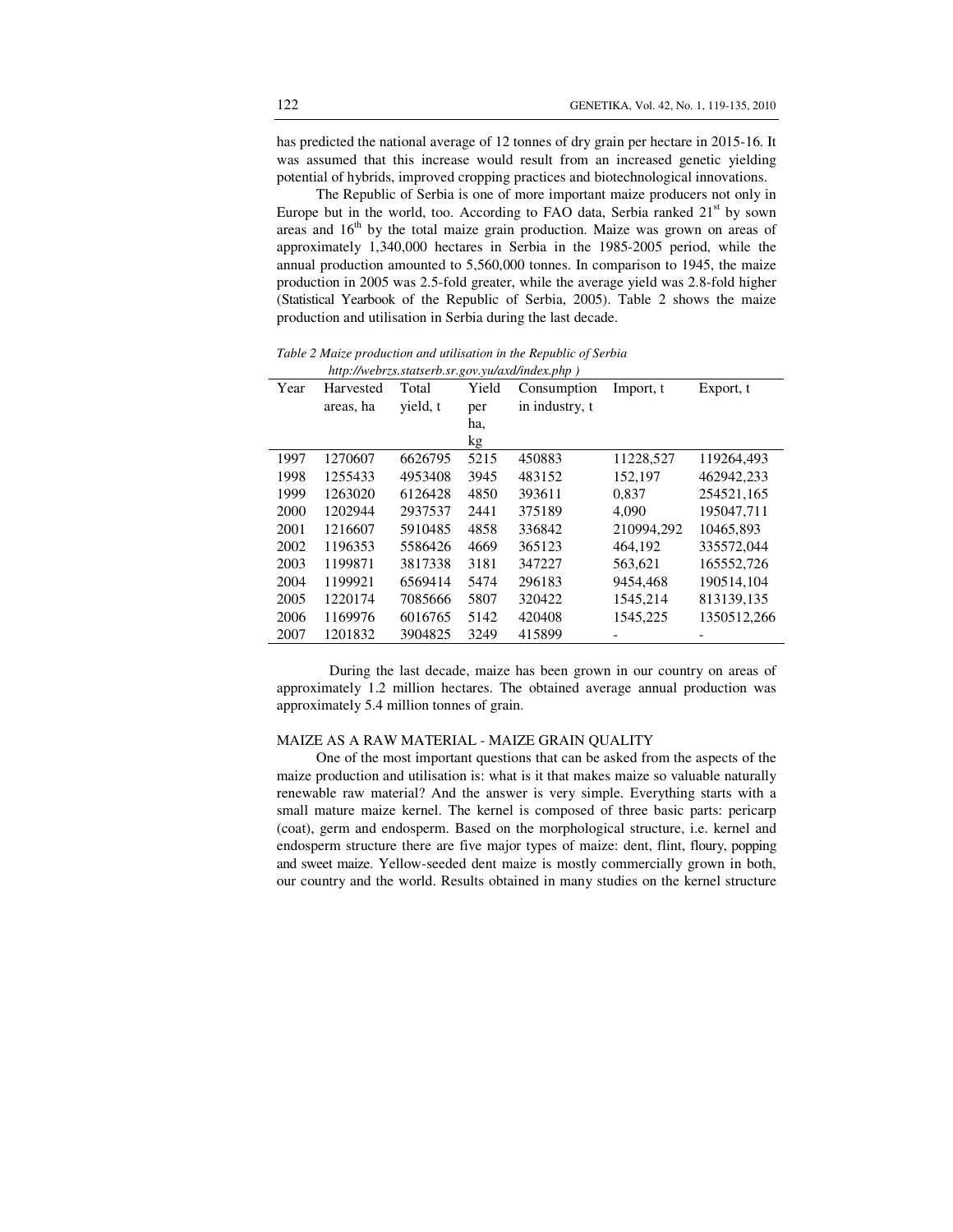show that well mature kernels of standard dent maize are composed of: coat (6-7%), germ (10-12%) and endosperm (approximately 80%) (BEKRIĆ, 1997).

Observing from the practical application point of view, the chemical composition of the maize kernel is its most important trait, for both those using it in industry and those using it as food and feed. Among the different types of maize, the chemical composition of the dent maize kernel was studied the most in the past (WHITE and JOHNSON, 2003).

The next, also very important question for the maize utilisation is: what is maize kernel quality? Maize quality is interpreted and defined differently in the scientific literature. Which is the best and the most proper of them all? The newest concept of the developed market implies the identification of the most important ways of utilisation, as well as, requirements of each single use in relation to the most significant kernel properties. Therefore, maize quality signifies different elements for different users, i.e. consumers. Generally, there are three main groups of kernel quality factors: disadvantages (foreign materials, damages, heat damages, toxic substances), transport and storage conditions (humidity variation, insect attack, malfunction, warming up) and utilisation requirements (composition: proteins, starch, oil, etc., millability, hardness) (ECKHOFF and PAULSEN, 1996).

 The quality determination of maize intended for a further utilisation plays a significant role in its purchasing, control of processing, and especially in studies carried out with the aim to improve its utilisation. Beside general requirements related to kernel health and purity, each group of processors has its own specific requirements related to quality.

 The optimum maize utilisation means compliance of kernel properties with the requirements of each single use. Therefore, maize quality has a different meaning for different users that is consumers. For instance, the best results in animal nutrition were gained by the use of maize with high contents of proteins and oil, as well as, a low content of fibres. Maize with soft, floury endosperm is suitable for wet milling as it steeps easier and for a shorter period of time, which later on provides a better separation of starch and gluten. The starch content is the most important criterion for the maize-based alcohol production. This content should be above 70% in order to produce 37-40 litres of ethanol out of 100 kg of maize. Semi-flint maize with a high protein content and if possible with a white cob is recommended for products made by alkali cooking. Based on the estimation of leading world experts within this field, compliance of kernel properties with utilisation requirements can result in a greater maize value.

Quality of maize as a raw material for industrial processing and livestock feed is determined by the Standard JUS E.B3. 516/1. According to this Standard maize quality is determined by: contents and types of admixtures, moisture content, test weight, maize quality class, sensory properties, presence of pests, presence of microorganisms, presence of residues of plant protecting agents. Based on this Standard maize is classified into five classes in which the total amount of admixtures has not be higher than:  $4\%, 7\%, 11\%, 15\%$  and  $18\%$  for the first, second, third, fourth and fifth class, respectively. According to the Standard, the optimum maize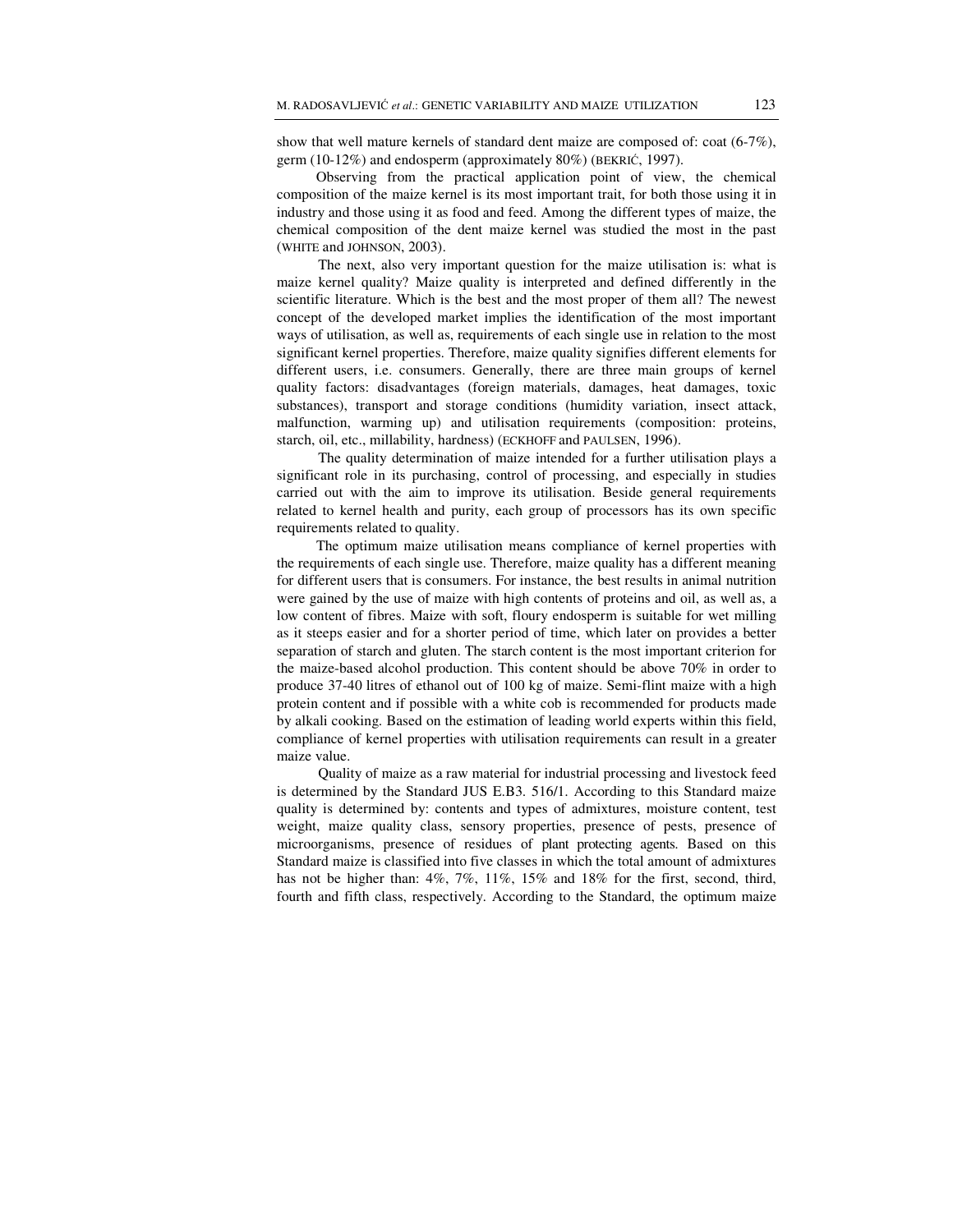kernel moisture content should not be higher than 14%. Besides this Standard, there are some other regulations that directly or indirectly define maze quality: Regulations on quality of cereals, livestock feed and aliment (BEKRIĆ, 1997, RADOSAVLJEVIĆ *et al*, 2001).

Chemical and physical properties of several hundred ZP hybrids have been analysed within the long-term studies on maize grain quality at the Maize Research Institute, Zemun Polje. Based on obtained results, a great number of scientific papers was published (BEKRIĆ, 1997, RADOSAVLJEVIĆ *et al*, 2001b, RADOSAVLJEVIĆ *et al* 2001c, RADOSAVLJEVIĆ *et al* 2002a, RADOSAVLJEVIĆ *et al* 2002b, MILAŠINOVIĆ *et al,* 2003, RADOSAVLJEVIĆ *et al* 2006, PAJIĆ *et al* 2006, MILAŠINOVIĆ 2007a, MILAŠINOVIĆ 2007b). The parameters of kernel quality, i.e. results obtained on chemical composition, physical and milling properties of the most widely grown ZP maize hybrids are presented and discussed in this study. Kernel quality of 18 hybrids of different FAO maturity groups (FAO 300-800) and different types of endosperm was observed: nine of these 18 hybrids were standard dents (ZP 360, ZP 434, ZP 480, ZP 511, ZP 677, ZP 680, ZP 684, ZP 737 and ZP 808), two were highoil hybrids (ZP 702u and ZP 703u), one waxy hybrid (ZP 704wx), two hybrids with white endosperm (300b and ZP 551b), three semi-flints (ZP 633, ZP 735 and ZP 750) and one popping maize hybrid (ZP 611k). Gained results are presented in Table 3.

 The basic kernel chemical composition of observed hybrids ranged as follows: contents of starch from 67.5 to 74.3%, proteins from 8.3 to 13.7%, oil from 4.1 to 8.0% (hybrid ZP 702u), fibres from 1.9 to 2.9% and ash from 1.1 to 1.5%. The test weight ranged from 816.4 kg m<sup>-3</sup> (ZP 611k) to 950.0 kgm<sup>-3</sup> 358.4 g (ZP 680). The 1000-kernel weight and density ranged from 175.6 g and 1.21 g cm-3, respectively in hybrids ZP 360 and ZP 300b to 358.4g and  $1.38 \text{ gcm}^{-3}$ , respectively in hybrid 611k. The flotation index, as a very important parameter of hardness, ranged from 0% in ZP 735 to 68% in ZP 808. A milling response ranged from 7 s (ZP 704wx) to 25.8 s (ZP 750), while a portion of hard, i.e. soft endosperm fraction ranged from 54.3, i.e. 45.7%, respectively, in ZP 808, to 71.3, i.e. 28.7%, respectively, in ZP 611k. The water absorption index widely ranged from 0.180 (ZP 360) to 0.284 (ZP 704wx). Results obtained on the kernel structure show that a portion of kernel parts ranged as follows: 77.3-83.7% (endosperm), 10.4-16.4% (germ) and 5.1-8.6% (pericarp).

Yield, starch recovery and purity, i.e. the protein content in isolated starch, are the most important parameters for the evaluation of wet milling properties of maize hybrid grain. It was determined that ZP hybrids with a higher starch content, a lower 1000-kernel weight and a lower kernel density and a greater portion of soft endosperm fraction had greater starch yields in wet milling. The protein content in starches isolated from selected ZP hybrids was very low  $( $0.3\%$ )$ , what points out to high quality, i.e. purity of isolated starches. Based on the amylase content, isolated starches can be classified into two groups: normal starches with about 24% of amylose (17 out of 18 observed ZP hybrids) and waxy maize starches with about 1% of amylose (ZP 704wx).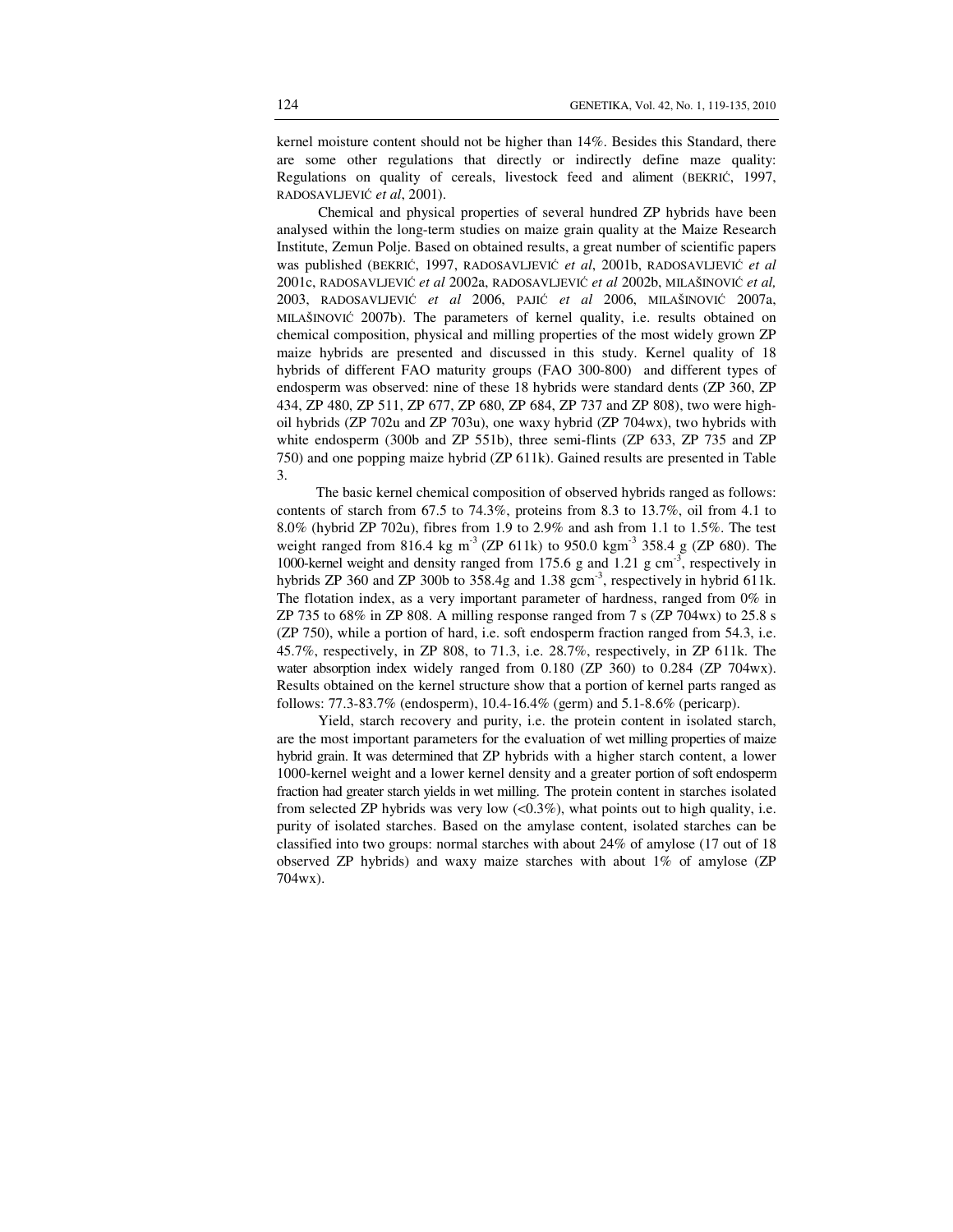| zuuoa)                                    |         |          |         |
|-------------------------------------------|---------|----------|---------|
| Properties                                | Average | Minimum  | Maximum |
| Starch $(\%)$                             | 71.2    | 67.5     | 74.3    |
| Proteins $(\%)$                           | 11.1    | 8.3      | 13.7    |
| $\text{Oil}(\%)$                          | 5.7     | 4.3      | 7.6     |
| Fibres $(\% )$                            | 2.4     | 1.9      | 2.9     |
| Ash $(\%)$                                | 1.3     | 1.1      | 1.5     |
| Test weight $(g L-1)$                     | 848.1   | 816.4    | 950.0   |
| 1000-kernel weight $(g)$                  | 306.0   | 175.6    | 358.4   |
| Density $(g \text{ cm}^{-3})$             | 1.28    | 1.21     | 1.38    |
| Flotation index $(\% )$                   | 27.8    | $\theta$ | 68      |
| Water absorption index                    | 0.214   | 0.180    | 0.284   |
| Milling response (s)                      | 18.4    | $\tau$   | 25.8    |
| Portion of soft fraction $(\%)$           | 37.6    | 28.7     | 45.7    |
| Portion of hard fraction $(\%)$           | 62.4    | 54.3     | 71.3    |
| Endosperm content $(\%)$                  | 80.8    | 77.3     | 83.7    |
| Germ content $(\%)$                       | 13.0    | 10.4     | 16.4    |
| Pericarp content (%)                      | 6.2     | 5.1      | 8.6     |
| Starch yield $(\% )$                      | 64.7    | 58.8     | 69.0    |
| Gluten yield $(\%)$                       | 8.5     | 5.3      | 13.5    |
| Germ yield $(\% )$                        | 7.9     | 7.2      | 8.3     |
| Bran yield $(\%)$                         | 8.3     | 7.4      | 9.0     |
| Starch recovery $(\%)$                    | 89.4    | 83.7     | 94.0    |
| Protein content in isolated starch $(\%)$ | 0.21    | 0.11     | 0.29    |
| Amylose content $(\%)$                    | 22.7    | 1.0      | 26.0    |

*Table 3 Chemical composition, physical and milling properties of kernels of ZP maize hybrids (Radosavljevi*ć *et al. 2005, Milašinovi*ć *2005, Radosavljevi*ć *and Milašinovi*ć*, 2008a)* 

 Gained results show a wide variability of observed parameters, what provides exceptionally great and diverse possibilities of the application of ZP hybrids in industrial processing.

## MAIZE-BASED PRODUCTS

According to one study, there were 1160 maize-based products out of 12 thousands products that could be bought in supermarkets (BEKRIĆ, 1997). Today, some web-sites offer the data that 2500 maize-based products out of 10 thousands products could be found in mega-markets. The number of important individual or group maize-based products number is not definite (BEKRIĆ and RADOSAVLJEVIĆ, 2008, http://www.ontariocorn.org).

Starch macro molecules under actions of acids, bases, enzymes, temperatures and pressure has flexibility due to which new possibilities for maize utilizations are provided (RADOSAVLJEVIĆ, 2003, RADOSAVLJEVIĆ 2007, RADOSAVLJEVIĆ and BEKRIĆ, 2008). Observing maize processing, the USA, as a dominant producer and processor of maize, are the first example of a strong development of industrial maize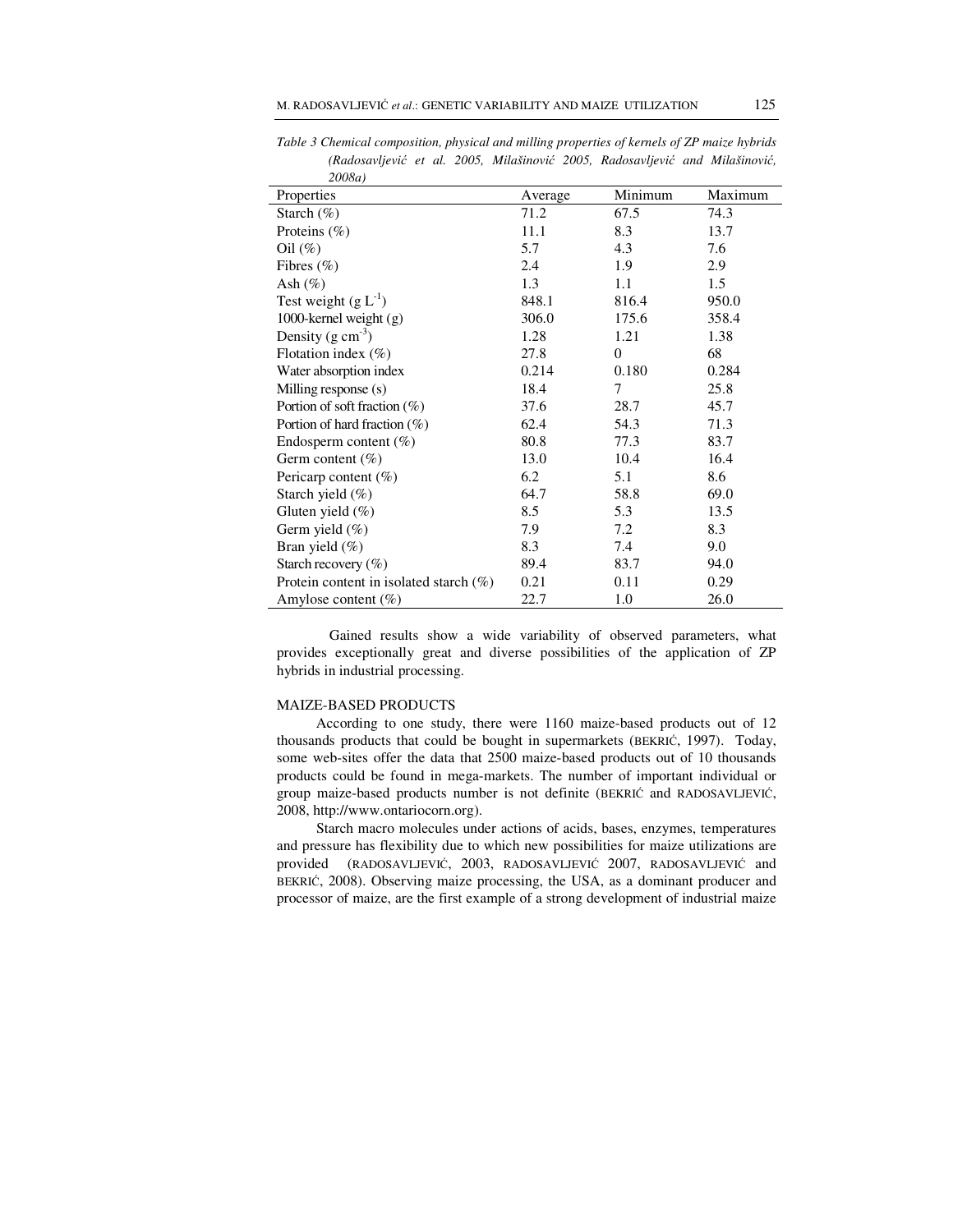processing. However, other countries have also initiated an intense development: China, as a second maize producer in the world, can be considered a second example. The company Dachang was established in 1997. A total of three million tonnes of maize are annually processed in this company. Beside conventionally processed products, such as starch, gluten, oil, maize sweeteners, it is very interesting to mention that 300,000 tonnes of 40 types of amino acids are synthesised there. These amino acids are used in biochemical and pharmaceutical industry. Technological processes are fully automated and computerised. Products are exported in 60 countries all over the world.

In recent times, two fields of processing have been attracting a special attention. The first is already mentioned - the use of maize for bioethanol refinement. The second field is the use of maize for polylactic acid (PLA) refinement. PLA is used for the production of a great number of organic textile goods or as a biodegradable plastic.

## BIOETHANOL

The scope of the world bioethanol production amounted to 13.489 billion gallons in 2006, and in comparison to the production in 2004 (10.770 billion gallons) it was higher by 25%. The USA, Brazil, China and India participate in the scope of the world production in the amount of 36%, 33%, 7.5% and 3.4%, respectively. These four countries produce 80% of the total bioethanol produced in the world. It should be also mentioned that Brazil mainly produces bioethanol from sugar cane, while the USA produce it from maize (Annual World Ethanol Production by Country, http://www.ethanolrfa.org/industry/statistics/).

Bioethanol that is ethyl alcohol or ethanol or "fire water" has been known to people for thousands of years. It was discovered as a motor fuel just a hundred years ago, when the first automobile made by Henry Ford used alcohol as a fuel, while R. Diesel used peanut oil for the same purpose. However, both manufacturers discovered soon enough that crude oil, occurring naturally beneath the earth's surface, if refined, provided much better upward pressure per litre than plant fuel and at the same time it was not expensive (BORN, 2007). Since then, ethanol as a motor fuel has been disregarded, except in case of wars and crises on the crude oil market, especially in 1973 when OPEC laid an embargo on petrol. There were estimations that if the price of crude oil overpassed the level of 27\$ per barrel ethanol synthesised from plants would be commercially competitive. Today, a price of a crude oil barrel at stock markets is higher than 100\$. During the first years of the  $21<sup>st</sup>$ century, the world was confronted with great emissions of carbon dioxide due to combustion of fossil fuels, then with climatic changes, wars and high demands for motor fuels that took us back to ethanol as a motor fuel. Ethanol replaced methyltetra-butyl in petrol in order to reduce the emission of carbon dioxide.

Although bioethanol could be synthesised from many plants, sugar cane and maize came out as the most suitable raw material. According to data of the Renewable Fuels Association (RFA), 141 factories with the total capacity of 12.9 billions of gallons, produced ethanol from maize in the USA in February, 2008.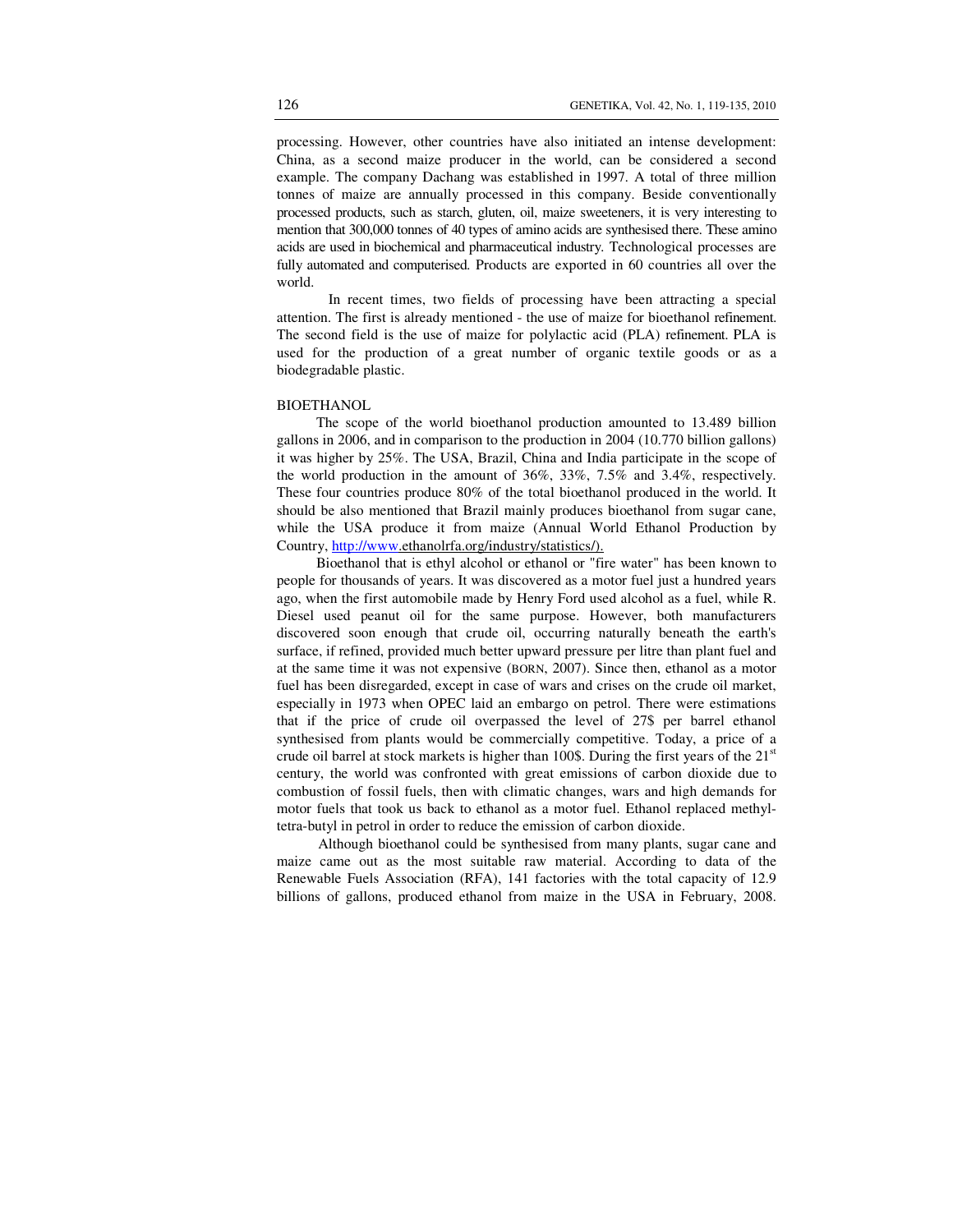Taking into consideration that a bushel (25.4 kg) of maize grain can produce 10.4 litres of pure ethanol (conversion factor of 2.75), these capacities need 119 million tonnes of maize grain or 30% of the American national production and reserves. In spite of the stated development, ethanol is mostly used as an addition to petrol. There are only 1,200 E85 fuel stations in the US maize belt that sell E85 fuel (85% ethanol and 15% petrol). This fuel can be used only by specially redesigned engines. Although the distance that can be driven with one litre of ethanol is shorter by 30% than the distance if petrol is used, the costs are equal as ethanol in this region is cheaper than petrol.

There are two ways, i.e. procedures of getting ethanol from maize. The first procedure is wet milling of maize grain that produces starch, gluten, bran, germ and steeping water. Starch is then hydrolysed into sugars, which are fermented into ethanol by the use of yeast. Approximately 40% of ethanol is made by this procedure in the USA. The second procedure is dry milling of maize grain. Ground maize grain is mixed with water, warmed up to a certain temperature, then enzymes are added and they convert starch into sugars, which ferment into ethanol as in the first procedure. In both procedures, ethanol is separated from water by distillation. Each tonne of maize dry milled and prepared by this procedure produces approximately 360 litres of ethanol, 320 kg of dry distilled grain that are used as important animal feed. Extensive studies on nutritive and biological values of this product were carried out. New technologies for product enrichment were developed in order to compensate lower supplies of maize for animal husbandry as it is used to produce ethanol, on one the hand, and on the other hand, in order to lower ethanol production costs.

Brazil is ranking the first in the production of ethanol from sugar cane. In 2005, 3.96 billion litres of ethanol were produced in Brazil. Parameters of production costs of ethanol from sugar cane differ from the costs of the ethanol production from maize (BEKRIĆ and RADOSAVLJEVIĆ, 2008). In contrast to maize whose starch has to be transformed into sugars by the use of enzymes, and then to be fermented into ethanol, sugar cane stalks contain 20% of fermentable sugars, hence they can be fermented into ethanol immediately upon harvest. On the other hand, seven to nine tonnes of ethanol are obtained from a hectare of sugar cane, which is two-fold higher than from maize grown on the area of the same size. Besides, sugar cane plantations can be harvested seven times before a new crop is established; then eight units of ethanol is obtained from one unit of used energy and at last, ethanol obtained from sugar cane has a significantly lower emission that creates the greenhouse effect.

So far, farmers and agricultural mega-corporations benefit from the production of ethanol from maize that is supported by tax and tariff subsidies. However, as maize is a basic link in the food production, a high demand for maize affects the price increase that is approaching five dollars per bushel as it has never been. A well-known Noam Chomsky wrote exactly the same apropos great demonstrations in Mexico caused by the skyrocketing cost (about 50%) of tortillas, the staple food for Mexican workers and the poor. Starving the poor is a consequence of the US stampede to maize-based ethanol (CHOMSKY, 2008).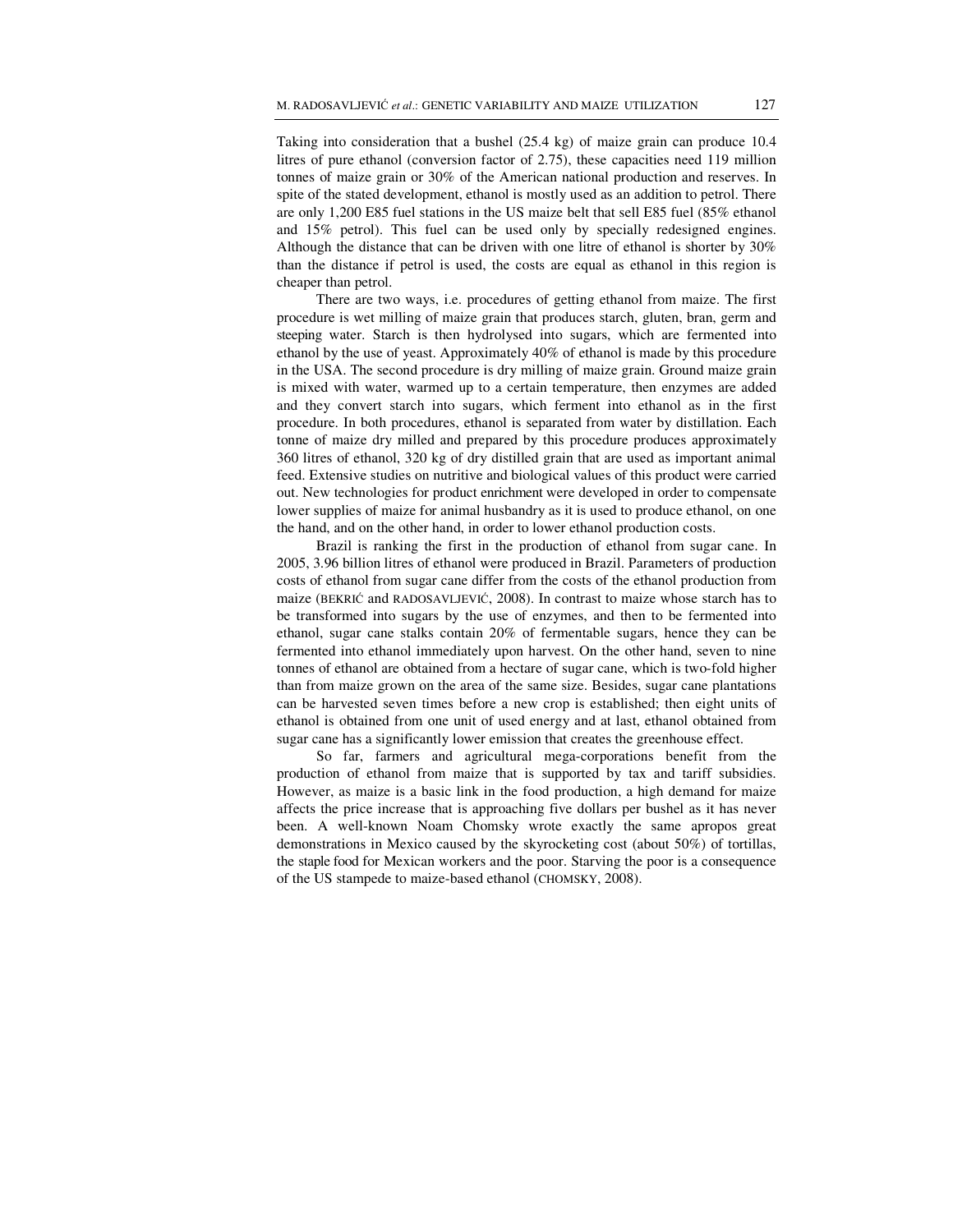Biofuel or food? Proponents of the staple plant-based production of biofuels are strongly opposed by many scientific authorities within technology, ecology, sociology and other scientific fields (BEKRIĆ and RADOSAVLJEVIĆ, 2008). The following arguments are most often pointed out:

- Ethanol is useful for farmers and big corporations but without greater effects on the ecological protection;

- Great amounts of herbicides and nitrogen and other fertilisers are used for maize cultivation; also fossil fuels are used for the application of cropping practices and harvest. The production of a certain amount of maize-based ethanol requires the equal amount of fossil fuels;

- The increased demand for maize will result in ploughing up unused areas, which will lead to a greater carbon release due to the decay of organic matters;

- The ethanol production by wet milling of maize gives a third of ethanol, third of distilled grain and a third of carbon dioxide, which is considered the dark side of this process as ethanol is intended for the carbon dioxide reduction. A very important question arises: what should be done with carbon dioxide?

- As a potential benefit from ethanol is great, the abrupt development can endanger food supply;

- The only way to use advantages of biofuels without the reduction of food sources is to exclude food sources from the process and to produce biofules from plant by-products, harvest residues that are mainly burnt;

- The development of better ways of the decomposition of cellulose by genetic manipulation of microbes and enzymes from entrails of termites that naturally break down cellulose;

- Some algae also have a great potential for the biofuel production. The Green Fuel company from Arizona has already gained experimental results, hence the greatest attention is paid to the production cost reduction.

# MAIZE-BASED BIODEGRADABLE PLASTICS AND TEXTILE FIBRES

Besides bioethanol, in the recent times, a newly developed material, a maizebased polylactic acid (PLA) has been attracting a great attention. This very important polymer derived from maize grain by biotechnological processes of separation, hydrolysis, fermentation and polymerisation, can be modified for different applications: the production of yarn that is textile fibres and the production of biodegradable plastic packing material, medical and many other usages. The revolutionary Ingeo $^{TM}$  fibre (it means formed from lava/magma) has been made in the Ingeo<sup>TM</sup> company that was established by the corporation Cargill Dow in which PLA and its fibre were tested and derived. This fibre has many specific properties. In contrast to synthetic fibres and fabrics, maize-based fibre does not absorb oil, its production emits 50% less gases than the production of polyesters and it consumes 50% less energy. Also, this fibre is a renewable material and as such can be recycled and used afterwards. T-shirts, socks, shirts and other PLA fibre-based products show a high porosity for respiration, do not absorb a lot of water, have a high resistance to ultra-violet radiation, a low index of refraction; the products are not easily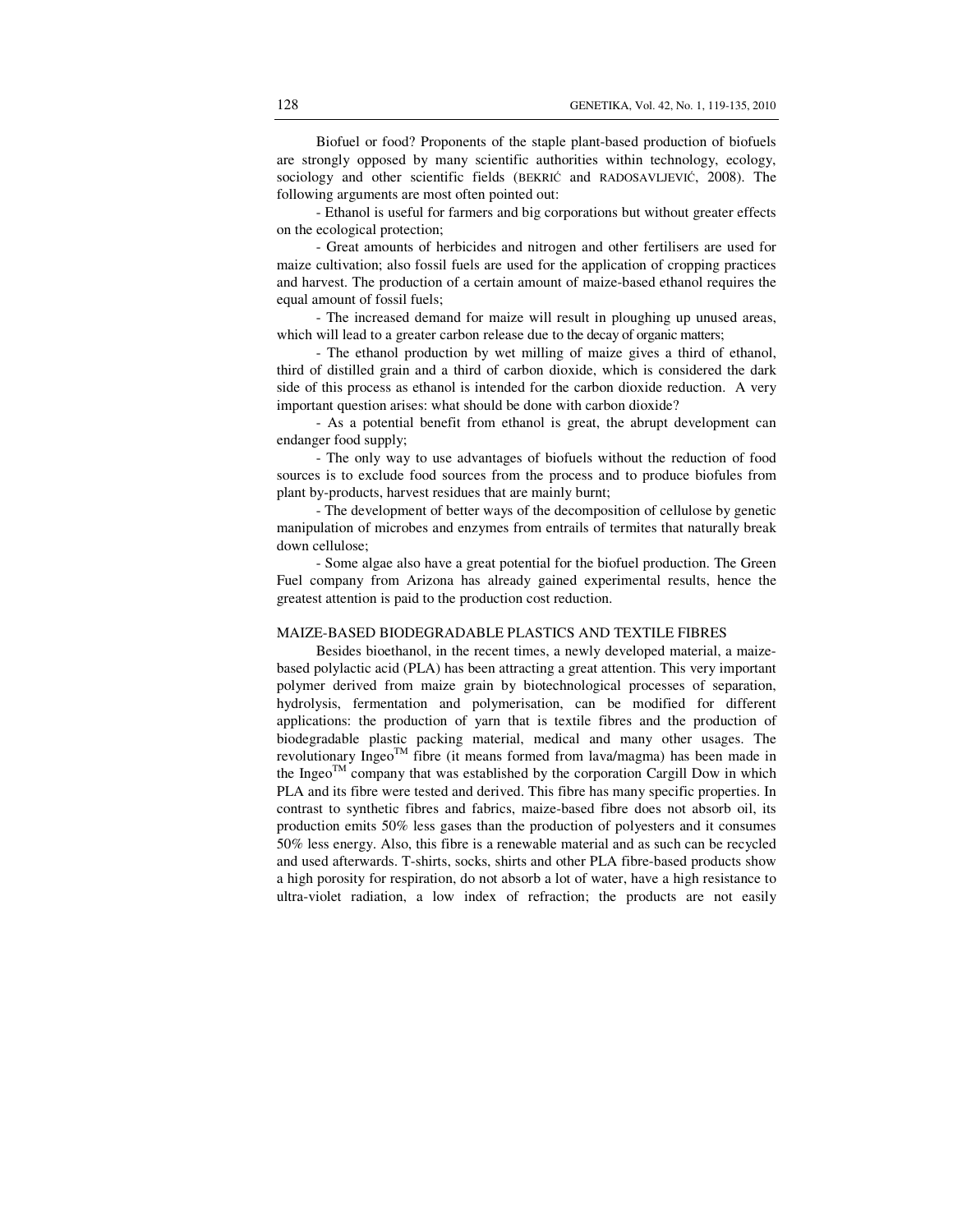flammable and susceptible to smoke; they have a small specific weight in relation to other fibres; they do not emit pollutants into the environment; when coloured they do not require strong and harmful chemicals. The biotechnological process, as already described above, consists of starch separation and its hydrolysis to sugars, then fermentation of derived sugars into lactic acid that is purified and polymerised by enzymes, so that small opal or white PLA granules or pellets are derived and then used for the production of fibres, yarn, plastic dishes and various packing materials. In January 2005, 85 companies in the world used the Ingeo<sup>TM</sup> fibre for the production of different goods. The Blair factory from Nebraska annually processes 140,000 tonnes of PLA out of which a half is used for the textile fibres production, while the other half is used for the production of biodegradable plastic. A special team of researchers of the University of Nebraska - Lincoln, works on the further improvement of PLA performances and studies the possibility of deriving a textile fibre from maize husk whose quality will range between quality of cotton and flax.

#### ZP MAIZE-BASED PRODUCTS

 The achievements in maize breeding provide a significant extension of assortments of highly-valuable food and ecologically safe products by specific purpose growing of hybrids of special and unique grain traits. The *Federal Institute for Plant and Animal Genetic Resources* released 535 ZP maize hybrids (470 hybrids of a standard chemical composition and 65 hybrids of specific grain traits) developed at the Maize Research Institute, Zemun Polje. Twenty eight, eleven, five, eight, two, three, seven and one out of the total number of hybrids were: sweet (*su*), popping (k), lysine  $(o_2)$ , oil (u), waxy (*wx*), flint (t), white- (b) and red-seeded maize, respectively.

 Although maize grain is characterised by a high nutritive value, its presence in food is low. Nutritionists support a greater participation of whole grain of different cereals in food, as in such a way all necessary vitamins, minerals and alimentary fibres - deficit substances - are ingested into the body. Whole maize flour from the nutritive aspect is a concentrated source of energy, essential fatty and amino acids, proteins, vitamins A, B and E complex, β-carotene, mineral matters, first of all K and Mg. Several different milling products of high nutritive and biological values were developed at the Maize Research Institute, Zemun Polje. These products can be used as individual components or as a complete semi-ready maize-based food, (Radosavljević et al 2002c). These products encompass three types of ZP whole fresh maize grain flour and three types of whole micronised flour made from yellow-, red- and white-seeded maize, (RADOSAVLJEVIĆ *et al*, 2006). The use of micronised maize, especially the whole grain of selected ZP maize genotypes is the essential specificity of these ZP products. Hence, the stated products contain all valuable constituents of the maize germ, especially essential polyunsaturated fatty acids and other grain constituents that contribute to different compositions of amino acids, minerals and the increased fibre content of components that positively affect human health. Furthermore, the products of red-seeded maize are characterised by a presence of a red colour of the pericarp due to the presence of anthocyanin, while yellow-seeded maize-based products have a very appealing yellow colour due to the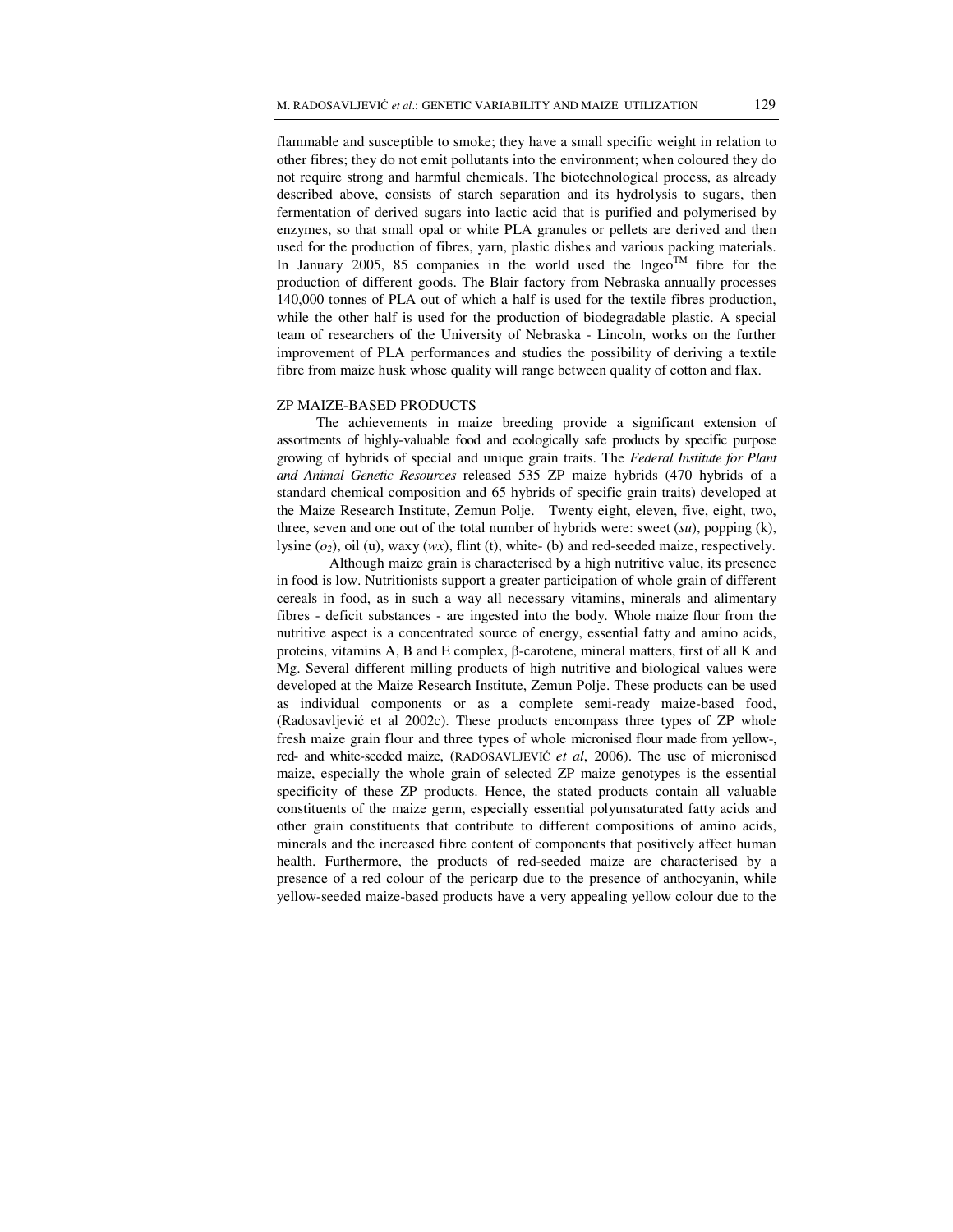presence of β-carotenes, important natural antioxidants. These products are made of whole grain of specially selected ZP maize genotypes: red-seeded maize - ZP Rumenka, yellow- seeded maize - ZP 633 and white-seeded maize - ZP 300b. These products contain all important valuable constituents of maize grain and they are unique on the domestic market and present a good basis for spreading numerous high-quality backing products. Not only that the ZP technology of the micronised flour production is unique, but it provides certain technological advancements in the production of maize bread and bakery products. The technology of micronisation is a contemporary technological procedure of grain thermal processing at high temperatures for a short period of time by which grain traits are modified and its digestibility is improved. Red whole maize flour has improved nutritive traits due to greater contents of proteins, anthcyanin and insoluble fibres. Yellow whole maize flour has enhanced nutritive traits due to greater contents of proteins, carotenes, high-quality oil and insoluble fibres, while white whole maize flour has improved nutritive traits due to greater contents of proteins, high-quality oil and insoluble fibres.

Starting up from the gained scientific and research results, potential possibilities, conditions and demands on the market, and in accordance with nutrition recommendations for ever greater participation of whole cereal grain in food, the production of highly-valuable food by the use of ZP hybrids of specific traits as a raw material for making many products has been organised. First of all, there is ZP bread with biologically valuable components of red- and yellow-seeded maize, (RADOSAVLJEVIĆ *et al* 2003, RADOSAVLJEVIĆ *et al* 2004). ZP bread is made of micronised maize and whole grain of specially selected ZP genotypes. Therefore, ZP bread contains all valuable constituents of maize germ, especially essential polyunsaturated fatty acids and other grain constituents that contribute to different compositions of amino acids, minerals and the increased fibre content of components that positively affect human health. Besides, bread with the supplement of micronised grain of red-seeded maize is characterised by a presence of a red colour of the pericarp due to the presence of anthocyanin, while bread with the supplement of yellow-seeded maize has a very appealing yellow colour due to the presence of βcarotenes, important natural antioxidants. Micronised flour contributes to a prolonged bread freshness, hence, it provides a longer duration of products (the fiveday self-life). A specific palatable taste gives bread particular properties. Bread with 20% of micronised maize contains all biologically valuable components of grain, and its sensory properties are similar to products made from white flour. Maize bread is insufficiently present on the market, first of all, due to its sensory properties and fast loss of freshness. Soon, ZP Super Smile - a concentrate for the bread production with all valuable contents of maize grain will be found on our market, (RADOSAVLJEVIĆ, 2005b). The basis for the production of this concentrate, as well as, of bread is whole flour made of micronised maize of red-, i.e. yellow-seeded ZP genotypes. These products are not only unique on the domestic market, but are also characterised by the improved content of necessary nutritive components (proteins, oils, carbon hydrate, fibres, vitamins, anthocyanins, i.e. β-carotene and minerals). The newest ZP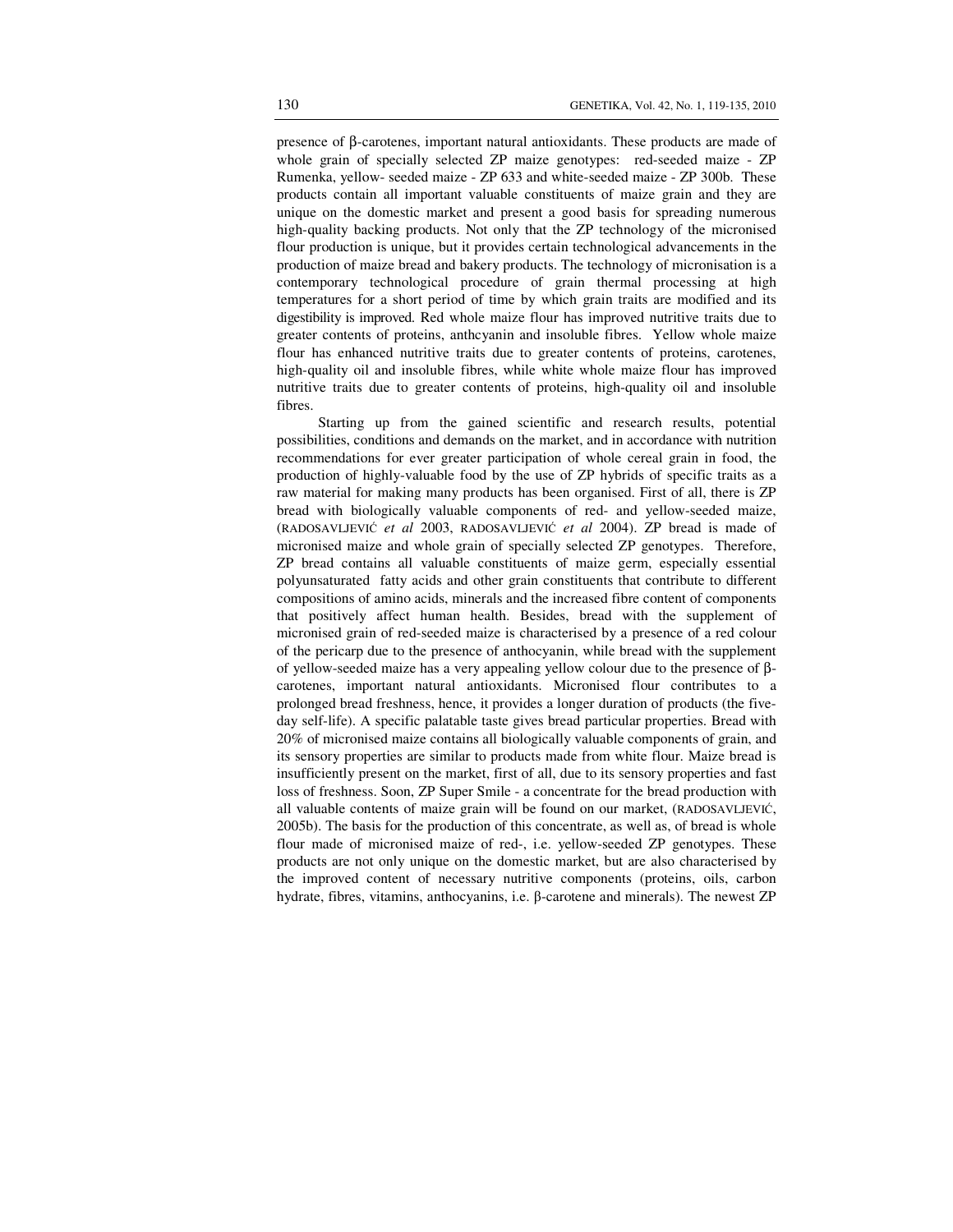products of highly-valuable food, ZP corn bread and instant corn bread with all biologically valuable constituents of maize, have properties of traditional, i.e. national food (RADOSAVLJEVIĆ, 2008). Sensory properties of these products are also very similar to traditional, i.e. national and well known kind of products of these biologically highly-valuable maize-based food.

All ZP products of highly-valuable maize-based food are functional food as their regular consumption can provide certain health advantages and they can affect the prevention of some contemporary diseases. Produced ZP products of biologically valuable food have been tested at the Laboratory for Technology Research of the Maize Research Institute, Zemun Polje, and at the accredited laboratory of the Faculty of Technology, University of Novi Sad. They are declared in accordance with validated Regulations on the quality of cereals, milling and bakery products, pasta and quick frozen dough (OFFICIAL GAZETTE OF SFRY issues 37/88 and 23/91 and Official Gazette of FRY issue 24/94) and are packed in a packing material of a very attractive design that provides the maintenance of the high quality of the product. All ZP products made within the programme of biologically valuable food were awarded six golden medals and a certificate with a special acknowledgment for the programme of biologically valuable food at the  $71<sup>st</sup>$  International Agricultural Fair held in Novi Sad in 2004. Both types of ZP bread were awarded golden and silver medals at the  $40<sup>th</sup>$ International Autumn Fair in Novi Sad in 2003.

Besides products of biologically valuable food, new technical products  $\text{CELGRAN}^{\circledast}$  A, B and C, i.e. lignocellulose granules of different particle sizes, different chemical compositions and different physical and chemical properties that determine their utilisation, were produced by the original ZP technological processing of cobs (BOŽOVIĆ *et al* 2003, BOŽOVIĆ *et al* 2004, RADOSAVLJEVIĆ, 2005a). These products are intended for the metal industry for drying, polishing and degreasing and could be directly applied in the environmental protection. They are mainly intended for the domestic market as a replacement for expensive imported products. The lignocellulose complex symbolises the most important component of the chemical composition of these products. The cellulose content ranges from 36.4% in the smallest fraction C to 41.5% in the largest fraction A. The lignocellulose content ranges within similar interval around 40% in dependence on the fraction. All three fractions have a great potential to absorb water and oil. Depending on the particle size, the fractions can absorb over three times the weight of oil in regard to their own weight. All observed fractions of the CELGRAN® products provide efficient and easy oil removal from water surfaces. The CELGRAN® products, as well as, ZP flour with biologically valuable constituents of red-, yellow- and whiteseeded maize were awarded at the exhibition "Invention-Belgrade 2003" by the Belgrade Association of Inventors and Authors of Technical Improvements.

#### **CONCLUSION**

Genetic variability of maize provides technical processing with a large scope of the most diverse qualitative traits that can be optimally used for different productions and purposes, on the one hand, while on the other hand, they could be a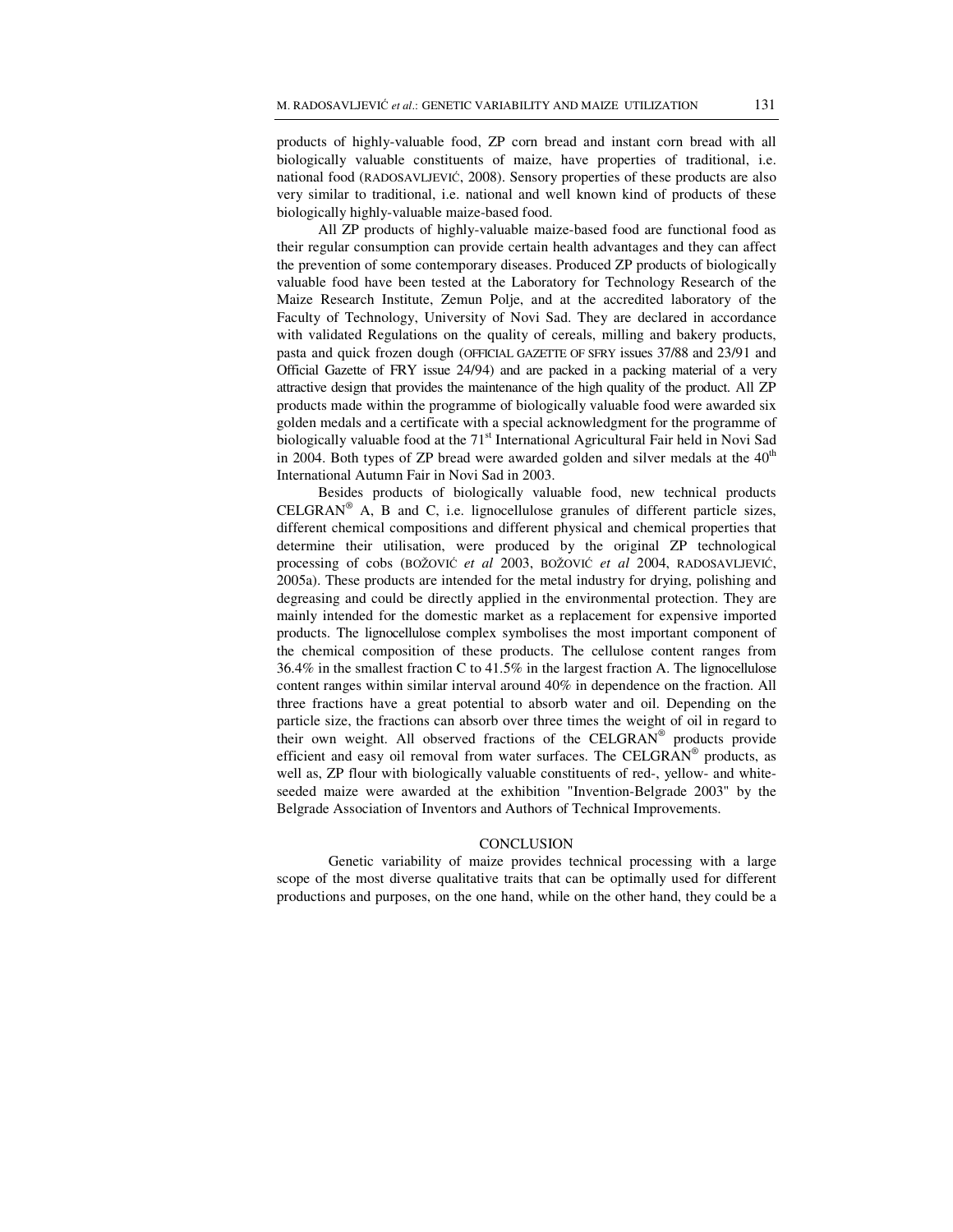reliable indicator to researches-breeders regarding the objectives of studying within this field.

Several laboratories in the world develop processes of separation of substances from maize by biorefinement and then modify them into constitutive blocks for control and prevention of viral diseases, AIDS, then hepatitis and prevention of urinary tract infections. L-arabinose, one of more developed sugars, is studied as a constitutive block, i.e. the ingredient for the medicines against hepatitis. It is interesting to mention that Powell described in the Star Tribune, April, 2005, healing and lucrative components of maize for which pharmaceutical companies claimed that they had been highly valuable in both, healing and prices (the price of L-ribose and Levoglucosenone is 350 \$ and 6,000 \$ per pound, respectively).

Maize separation by biorefinement and enzymatic modifications provides making new products of functional food that have healing performances and help in treatments of coronary disease, osteoporosis and other degenerate diseases. Some futurist researchers published in daily newspapers that new materials strong as steel, lighter than fibreglass, would be in near future produced from maize, wheat and flax seed by NANO-BIOCOMPOSITION. These materials will be used for auto bodies, airplane wings, helmets, artificial heart valves, and other important goods.

A fact that there is no end of the development of maize-based products imposes as a conclusion. Also, it seems that wonders of maize, as well as, possibilities of its utilisation will never end. Therefore, contemporary agronomy should provide maize as a very important raw material.

## ACKNOWLEDGMENTS

This investigation was supported by Ministry of Science and technology of Serbia, thought Programme "Technological development" - Project: TR 20003 "Speciality maize breeding for industrial purposes".

> Received November 30<sup>th</sup>, 2009 Accepted January  $19<sup>th</sup>$ , 2010

#### **REFERENCES**

- BEKRIĆ, V. (1997): Maize Utilization (Upotreba kukuruza, text in Serbian). Maize Research Institute, Zemun Polje, Belgrade, Serbia
- BEKRIĆ, V., M. RADOSAVLJEVIĆ (2008): Contemporary Approaches to Maize Utilisation (Savremeni pristupi upotrebe kukuruza, text in Serb1an). Journal on Processing and Energy in Agriculture/PTEP-Časopis za procesnu tehniku i energetiku u poljoprivredi, vol. 12; 3; 93-96.
- BORN, ĐŽ. K: (2007): Biofuels: Right of Wrong Way (Biogorivo: Pravi ili pogrešan put, text in Serbian)? National Geographic Srbija, 10, 32-53.
- BOŽOVIČ I., M. RADOSAVLJEVIĆ, R. JOVANOVIĆ, S. ŽILIĆ, V. BEKRIĆ, D. TERZIĆ (2003): Physical and Chemical Properties and Chemical Composition of Maize Cob (Fizičko-hemijske karakteristike i hemijski sastav frakcija kukuruznog oklaska, text in Serbian). Journal of Scientific Agricultural Research/Arhiv za poljoprivredne nauke, 63, 223-224, 37-45.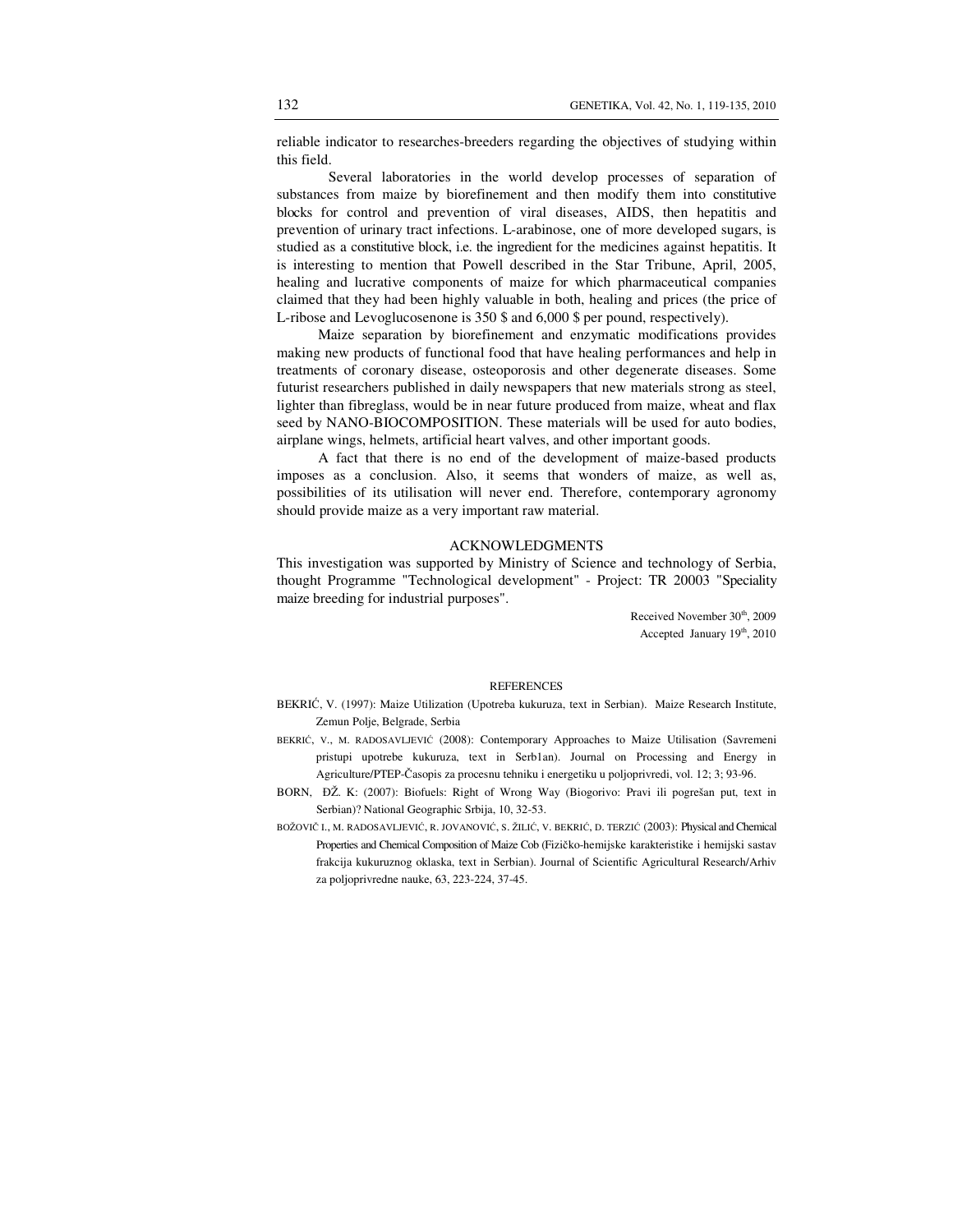- BOŽOVIĆ, I., <sup>M</sup>. RADOSAVLJEVIĆ*,* <sup>S</sup>. ŽILI<sup>Ć</sup> and R. JOVANOVIĆ (2004): A Genetic Base of Utilisation of Maize Cob as a Valuable Naturally Renewable Raw Material. Genetika **36**(3): 245-256.
- CHOMSKY, N. (2oo8): Starvation of the Poor is a Consequence of the U.S. Ethanol Stampede. (Izgladnjivanje siromašnih je posledica stampeda SAD za etanolom, text in Serbian). Pečat, 1, 39.
- CORN ANNUAL 2007, Corn Refiners Association, Washington D.C.
- DRINIĆ G, M. RADOSAVLJEVIĆ (2007): Maize Breeding and Utilization Accomplishments and Perspectives **(**Oplemenjivanje i korišćenje kukuruza – Rezultati i perspektive, text in Serbian. In Improvement of Agricultural Production in Kosovo and Metohia/Unapređenje poljoprivredne proizvodnje na Kosovu i Metohiji", D. Knežević (Ed). Faculty of Agriculture Pristina - Lešak, 107-115.
- ECKHOFF S. R., M. R. PAULSEN (1996): Maize. In: R. J. Henry & P. S. Kettlrwell (Eds.), Cereal Grain Quality, pp. 97-112, Chapman & Hall, London.
- FOOD AND AGRICULTURE ORGANIZATION of the United Nations http://www.fao.org
- MILAŠINOVIĆ MARIJA, M. RADOSAVLJEVIĆ, I. BOŽOVIĆ, S. ŽILIĆ (2003): The Evaluation of Technological and Utility Value of ZP Maize Hybrids and Soya Bean Cultivars (Određivanje tehnološke i upotrebne vrednosti ZP hibrida kukuruza i sorti soje, text in Serbian). Journal of Scientific Agricultural Research/Arhiv za poljoprivredne nauke, 64, 225-226, 147-156.
- MILAŠINOVIĆ M. (2005): Physical, Chemical and Wet-milling Properties of New ZP Maize Hybrids (Fizičke, hemijske i tehnološke karakteristike novih ZP hibrida kukuruza, text in Serbian). Master of Science Thesis, Faculty of Technology, Novi Sad.
- MILAŠINOVIĆ M., M. RADOSAVLJEVIĆ**,** LJ. DOKIĆ, J. JAKOVLJEVIĆ (2007a): Wet Milling Properties of ZP Maize Hybrids. Maydica, 52(3), 289-292.
- MILAŠINOVIĆ M., M. RADOSAVLJEVIĆ, LJ. DOKIĆ, J. JAKOVLJEVIĆ, J. KAPUSNIAK, J. JANE (2007b): Wetmilling Properties and Characterization of Starch in Various ZP Maize Genotypes, I International congress "Food Technology, Quality and Safety", XVI Symposium of Cereal-Bread, 13-15.XI 2007b, Novi Sad, 107-114.
- NATIONAL CORN GROWERS ASSOCIATION, NCGA http://www.ncga.com
- ONTARIO CORN PRODUCERS' ASSOCIATION http://www.ontariocorn.org/
- POWELL J. (2005): Looking for a Cure in a Kernel. StarTribune, April 24, D3 i D10.
- PAJIĆ Z., J. SRDIĆ, G. TODOROVIĆ (2006): Effects of the popcorn grain moisture content on the popping volume (Uticaj sadržaja vlage u zrnu kukuruza kokičara na zapreminu kokičavosti, text in Serbian). Journal on Processing and Energy in Agriculture/PTEP-Časopis za procesnu tehniku i energetiku u poljoprivredi, vol. 10; 3-4; 122-123
- RADOSAVLJEVIĆ, M., I. BOŽOVIĆ, V. BEKRIĆ, R. JOVANOVIĆ , S. ŽILIĆ, D. TERZIĆ (2001a): Contemporary Evaluation Methods of Maize Quality and Technological Values (Savremene metode određivanja kvaliteta i tehnološke vrednosti kukuruza, text in Serbian) . Journal on Processing and Energy in Agriculture/PTEP-Časopis za procesnu tehniku i energetiku u poljoprivredi, 5:3, 85-88.
- RADOSAVLJEVIĆ, M., V. BEKRIĆ, I. BOŽOVIĆ, J. JAKOVLJEVIĆ (2001b): Physical and Chemical Properties of Various Corn Genotipes as a Criterion of Technological Quality. Genetika 32, 3, 319-329. 50. XVIII International Conference on Maize and Sorghum Genetics and Breeding at the End of the 20th Century, Beograd, June 4-9, 2000, pp. 23 (invited lecture).
- RADOSAVLJEVIĆ, M., V. BEKRIĆ, I. BOŽOVIĆ, J. JAKOVLJEVIĆ (2001c): Kernel Physical and Chemical Properties of Various Corn Genotypes as a Technological Quality Criterion, Proceedings of XIV International Congress "Cereal Bread" 2000, Novi Sad, 129-132.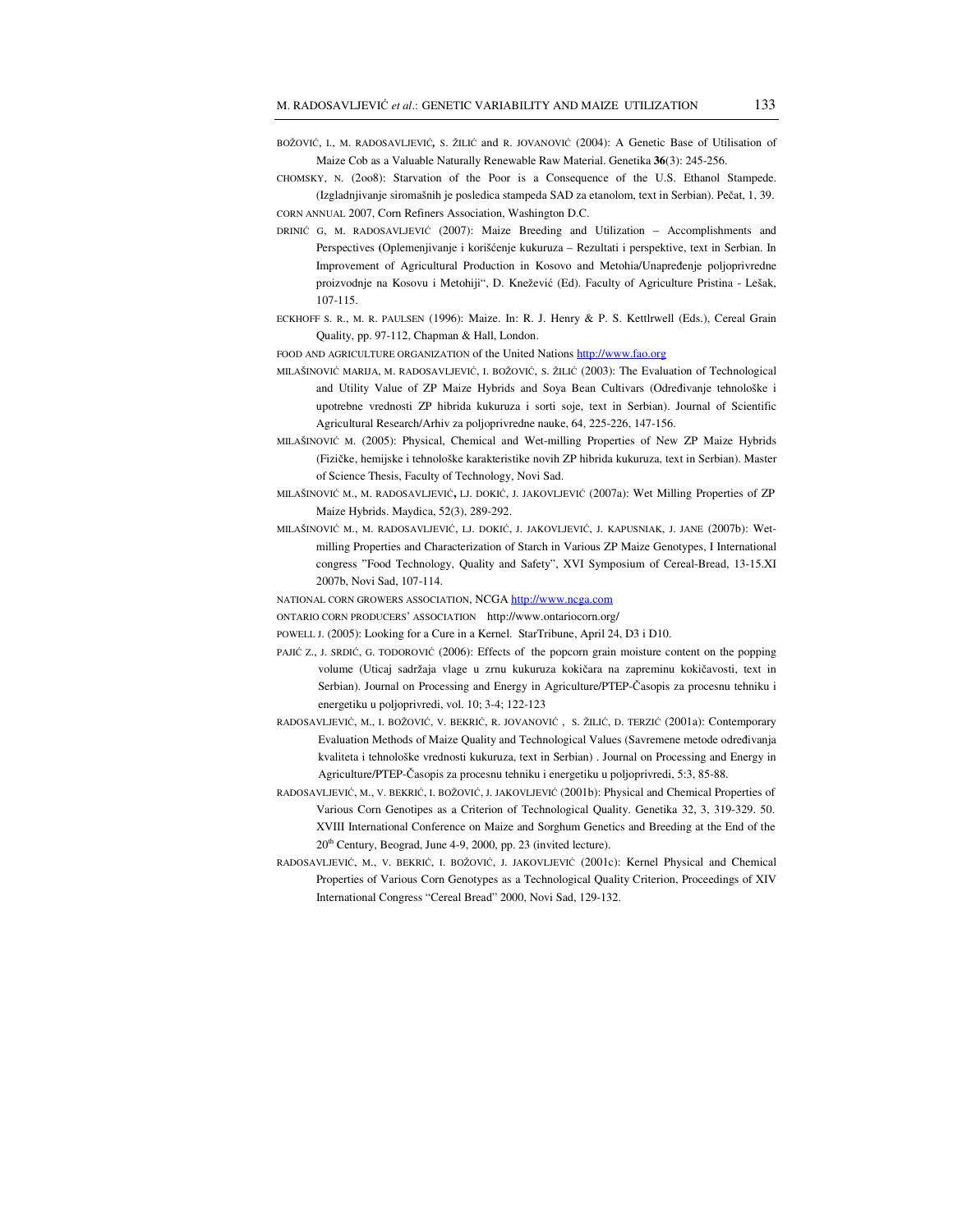- RADOSAVLJEVIĆ, M., I. BOŽOVIĆ, R. JOVANOVIĆ, S. ŽILIĆ (2002a): Maize Hybrids and Soybean Varieties in Yugoslavia: Component, Properties and Product. Proceedings ICC Conference, 26-29 Maz 2002, Budimpešta, 314-318.
- RADOSAVLJEVIĆ, M., I. BOŽOVIĆ, R. JOVANOVIĆ, V. BEKRIĆ, S. ŽILIĆ, D. TERZIĆ, M. MILAŠINOVIĆ (2002b): Grain Quality and Technological Value of ZP Maize Hybrids and Soybeas Cultivars (Kvalitet zrna i tehnološka vrednost ZP hibrida kukuruza i sorti soje, text in Serbian). Agroznanje, 3, 13- 24.
- RADOSAVLJEVIĆ, M., I. BOŽOVIĆ, R. JOVANOVIĆ, V. BEKRIĆ, S. ŽILIĆ, D. TERZIĆ (2002c): High Value of Feed and Food and New Technological Maize and Soybean-Based Products (Visokovredna hrana i novi tehnički proizvodi na bazi kukuruza i soje, text in Serbian). Journal on Processing and Energy in Agriculture/PTEP-Časopis za procesnu tehniku i energetiku u poljoprivredi, 6: 1-2, 54- 60.
- RADOSAVLJEVIĆ, M. (2003): Corn Starch as an Important Renewable Resources, VII Education and training workshop» Environmental technologies, renewable resources, harmony and ethics for the sustainability», Belgrade 20-26. October 2003. http: www.rcub.bg.ac.yu/monograph/2003.
- RADOSAVLJEVIĆ, M., N. FILIPOVIĆ, I. BOŽOVIĆ, R. JOVANOVIĆ (2003): Utilisation Possibility of Different ZP Maize Genotypes in Bread Production (Mogućnosti korišćenja različitih ZP genotipova kukuruza u proizvodnji hleba, text in Serbian). Journal on Processing and Energy in Agriculture/PTEP-Časopis za procesnu tehniku i energetiku u poljoprivredi, 7: 1-2, 20-22.
- RADOSAVLJEVIĆ, M., N. FILIPOVIĆ, R. JOVANOVIĆ, S. ŽILIĆ (2004): Quality of Bread Made from Micronised Maize Grain (Kvalitet hleba sa mikronizovanim zrnom kukuruza, text in Serbian). Journal on Processing and Energy in Agriculture/PTEP-Časopis za procesnu tehniku i energetiku u poljoprivredi, 8: 1-2, 3-5.
- RADOSAVLJEVIĆ, M. (2005a): Celgran Products from the Maize Cob for Metal Manufacturing Industry (Celgran proizvod od kukuruznog oklaska za odmašćivanje poliranje metalnih površina, text in Serbian). Projekt BTN.2.1.0707.B of Ministry of Science and technology of Serbia, Maize Research Institute, Zemun Polje, Belgrade, Serbia.
- RADOSAVLJEVIĆ, M. (2005b): Highly Valuable Maize-based Food (Visokovredna hrana na bazi kukuruza Ekstrudovane i mikronizovane pahuljice, text in Serbian). Project BTN.2.1.2.0708.B of Ministry of Science and technology of Serbia, Maize Research Institute, Zemun Polje, Belgrade, Serbia.
- RADOSAVLJEVIĆ, M., R. JOVANOVIĆ, J.VANČETOVIĆ (2005): Grain Quality and the Possibility of ZP Maize Hybrids Utilisation (Kvalitet zrna i mogućnosti korišćenja ZP hibrida kukuruza, text in Serbian). Journal on Processing and Energy in Agriculture/PTEP-Časopis za procesnu tehniku i energetiku u poljoprivredi, 9: 1-2, 12-14.
- RADOSAVLJEVIĆ, M. (2006): Grain Quality and Possibility of Predetermined Maize Utilisation (Kvalitet zrna i mogućnosti namenskog korišćenja kukuruza, text in Serbian). Mlinpek almanah, XII, 133, 7-10.
- RADOSAVLJEVIĆ, M., Z. PAJIĆ, M. MILAŠINOVIĆ (2006): Grain Quality of ZP Specialty Corn Hybrids (Kvalitet zrna ZP hibrida kukuruza specifičnih svojstava, text in Serbian). Proceedings of XX Conference of Agronomist, Veterinarians and Technologists, Belgrade, February 16-17 of 2006, 12: 1-2, 59-66.
- RADOSAVLJEVIĆ, M. (2007): Maize A Renewable Source of Energy and Products (Kukuruz-Obnovljiv izvor energije i priozvoda, text in Serbian). Journal on Processing and Energy in Agriculture/TEP-Časopis za procesnu tehniku i energetiku u poljoprivredi, 11: 1-2, 40-41.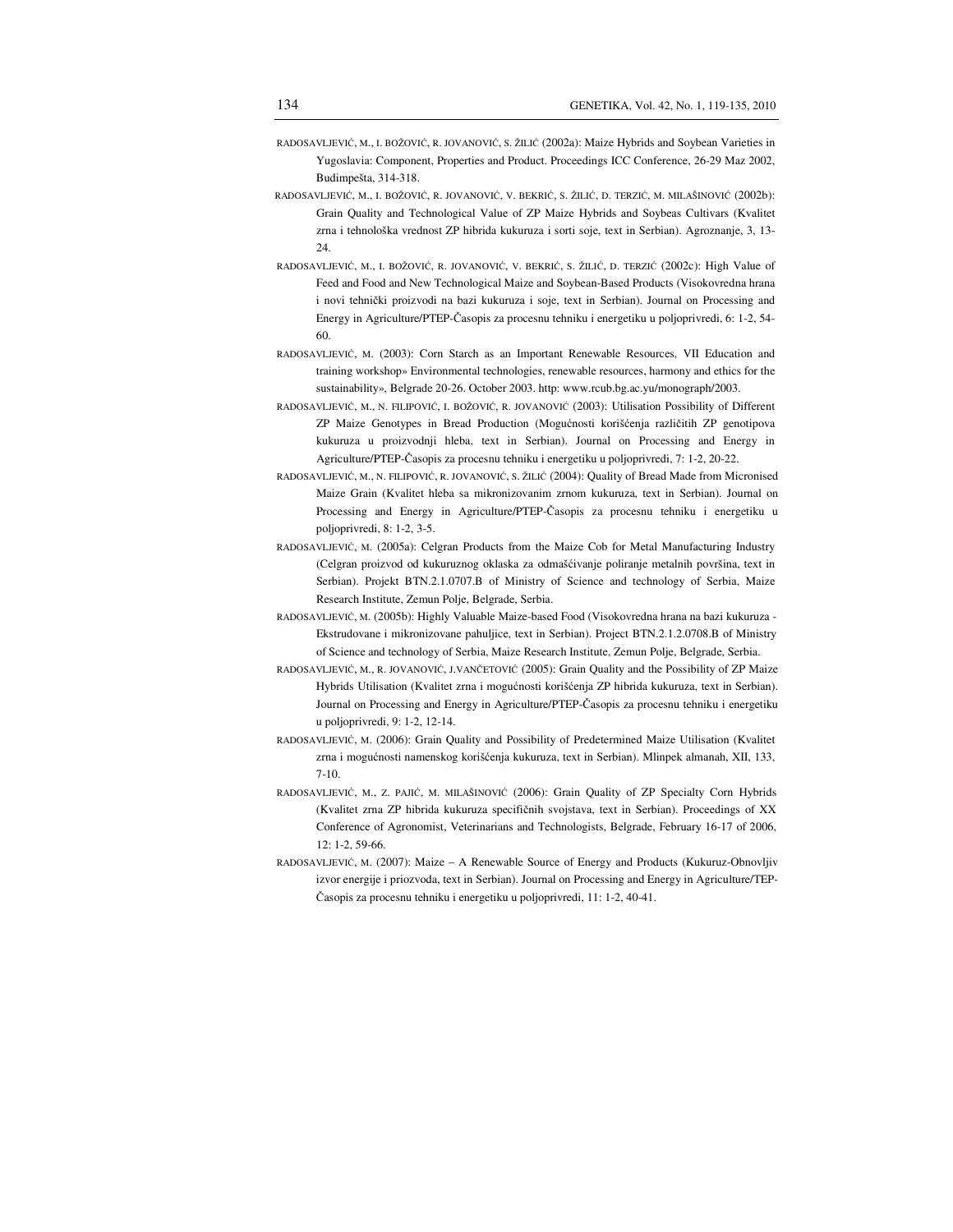- RADOSAVLJEVIĆ, M. (2008): Development of New Biologically Valuable Products from Maize (Razvoj novih biološki vrednih proizvoda od kukuruza, text in Serbian). Project BTN 3 21001. of Ministry of Science and technology of Serbia, Maize Research Institute, Zemun Polje, Belgrade, Serbia.
- RADOSAVLJEVIĆ, M., M. MILAŠINOVIĆ (2008a): Maize Grain Quality and Products. Workshop "Trends in Cereal Science and Technology: Industrial Applications", 4&5 February 2008, Thessaloniki, Greece.
- RADOSAVLJEVIĆ, M., M. MILAŠINOVIĆ (2008b): Grain Usability of ZP Maize Hybrids (Upotrebna vrednost zrna ZP hibrida kukuruza, text in Serbian). Peti naučno-stručni simpozijum iz selekcije i semenarstva, Vrnjačka Banja, 25-28. maj 2008, 127.
- RENEWABLE FUELS ASSOCIATION, RFA: Annual World Ethanol Production by Country. http://www.ethanolrfa.org/industry/statistics/
- STATISTICAL OFFICE OF THE REPUBLIC OF SERBIA (Republički zavod za statistiku, Republika Srbija) http://webrzs.statserb.sr.gov.yu/axd/index.php
- STATISTICAL OFFICE OF THE REPUBLIC OF SERBIA (Statistički zavod Republike Srbija) (2005): Statistical Yearbook of Serbia 2005 (Statistički godišnjak Srbije, 2005, text in Serbian).
- WHITE J. P. and JOHNSON (2003): Corn: Chemistry and Technology, AACC, St. Paul, USA.